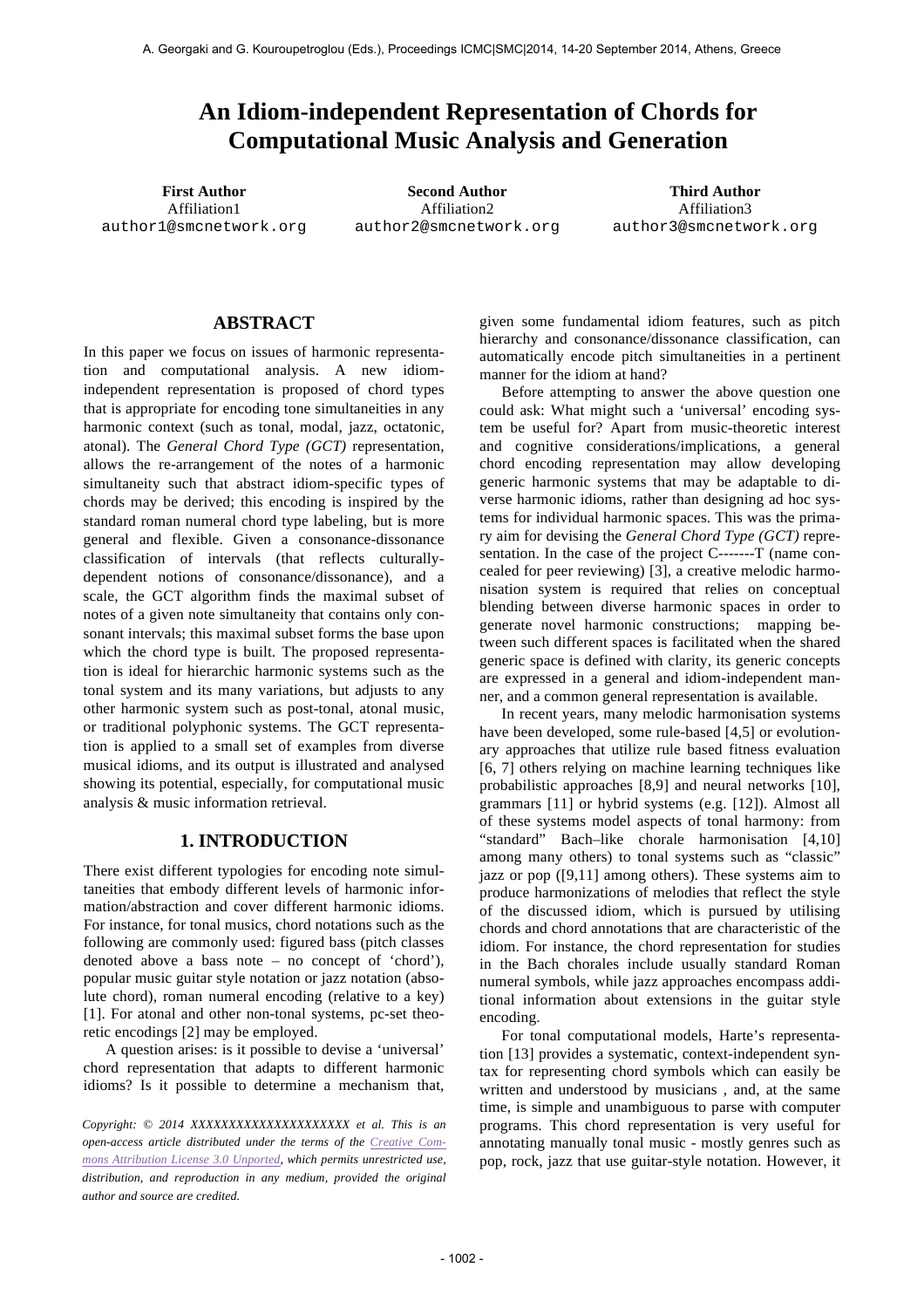cannot be automatically extracted from chord reductions and is not designed to be used in non-tonal musics.

In this paper, firstly, we present the main concepts behind the *General Chord Type* representation and give an overall description, then, we describe the GCT algorithm that automatically computes chord types for each chord, then, we present examples form diverse music idioms that show the potential of the representation and give some examples of applying statistical learning on such a representation, and, finally, we will discuss problems and future improvements.

# **2. REPRESENTING CHORDS**

Harmonic analysis focuses on describing the harmonic content of pitch collections/patterns within a given music context in terms of harmonic labels, classes, functions and so on. Harmonic analysis is a rather complex musical task that involves not only finding roots and labelling chords within a key, but also segmentation (points of harmonic change), identification of non-chord notes, metric information and more generally musical context [14]. In this paper, we focus on the core problem of labelling chords within a given pitch hierarchy (e.g. key); thus we assume that a full harmonic reduction is available as input to the model (manually constructed harmonic reductions).

Our intention is to create an analytic system that may label *any* pitch collection, based on a set of user-defined criteria rather than on standard tonal music theoretic models or fixed psychoacoustic properties of harmonic tones. We intend our representation to be able to cope with chords not only in the tonal system, but any harmonic system (e.g. octatonic, whole-tone, atonal, traditional harmonic systems, etc.).

Root-finding is a core harmonic problem addressed primarily following two approaches: the standard stackof-thirds approach and the virtual pitch approach. The first attempts to re-order chord notes such that they are separated by (major or minor) third intervals preserving the most compact ordering of the chord; these stacks of thirds can then be used to identify the possible root of a chord (see, for instance, recent advanced proposal by [15]). The second approach, is based on Terhard's virtual pitch theory [16] and Parncutt's psychoacoustic model of harmony [17]; it maintains that the root of a chord is the pitch most strongly implied by the combined harmonics of all its constituent notes (intervals derived from the first members of the harmonic series are considered as 'root supporting intervals').

Both of these approaches rely on a fixed theory of consonance and a fixed set of intervals that are considered as building blocks of chords. In the culture-sensitive stack-of-thirds approach, the smallest consonant intervals in tonal music, i.e. the major and minor thirds, are the basis of the system. In the second 'universal' psychoacoustic approach, the following intervals, in decreasing order of importance, are employed: unison, perfect fifth, major third, minor seventh, and major second. Both of these approaches are geared towards tonal harmony, each with its strengths and weaknesses (for instance, the second approach has an inherent difficulty with minor harmonies). Neither of them can be readily extended to other idiosyncratic harmonic systems.

Harmonic consonance/dissonance has two major components: Sensory-based dissonance (psychoacoustic component) and music-idiom-based dissonance (cultural component)[18]. Due to the music-idiom dependency component, it is not possible to have a fixed universal model of harmonic consonance/dissonance. A classification of intervals into categories across the dissonanceconsonance continuum can be made only for a specific idiom. The most elementary classification is into two basic categories: consonant and dissonant. For instance, in the common-practice tonal system, unisons, octaves, perfect fifths/fourths (perfect consonances) and thirds and sixths (imperfect consonances) are considered to be consonances, whereas the rest of the intervals (seconds, sevenths, tritone) are considered to be dissonances; in polyphonic singing from Epirus, major seconds and minor sevenths may additionally be considered 'consonant' as they appear in metrically strong positions and require no resolution; in atonal music, all intervals may be considered equally 'consonant'.

Let's examine the case of tonal and atonal harmony; these are probably as different as two harmonic spaces may be. In the case of tonal and atonal harmony, some basic concepts are shared; however, actual systematic descriptions of chord-types and categories are drastically different (if not incompatible), rendering any attempt to 'align' two input spaces challenging and possibly misleading (Figure 1). On one hand, tonal harmony uses a limited set of basic chord types (major, minor, diminished, augmented) with extensions (7ths, 9ths etc.) that have roots positioned in relation to scale degrees and the tonic, reflecting the hierarchic nature of tonal harmony; on the other hand, atonal harmony employs a flat mathematical formalism that encodes pitches as pitch-class sets leaving aside any notion of pitch hierarchy, tone centres or more abstract chord categories and functions. It seems as if it is two worlds apart having as the only meeting point the fact that tones sound together (physically sounding together or sounding close to one another allowing implied harmony to emerge).



**Figure 1.** Is mapping between 'opposing' harmonic spaces possible?

Pc-set theory of course, being a general mathematical formalism, can be applied to tonal music, but, then its descriptive potential is mutilated and most interesting tonal harmonic relations and functions are lost. For in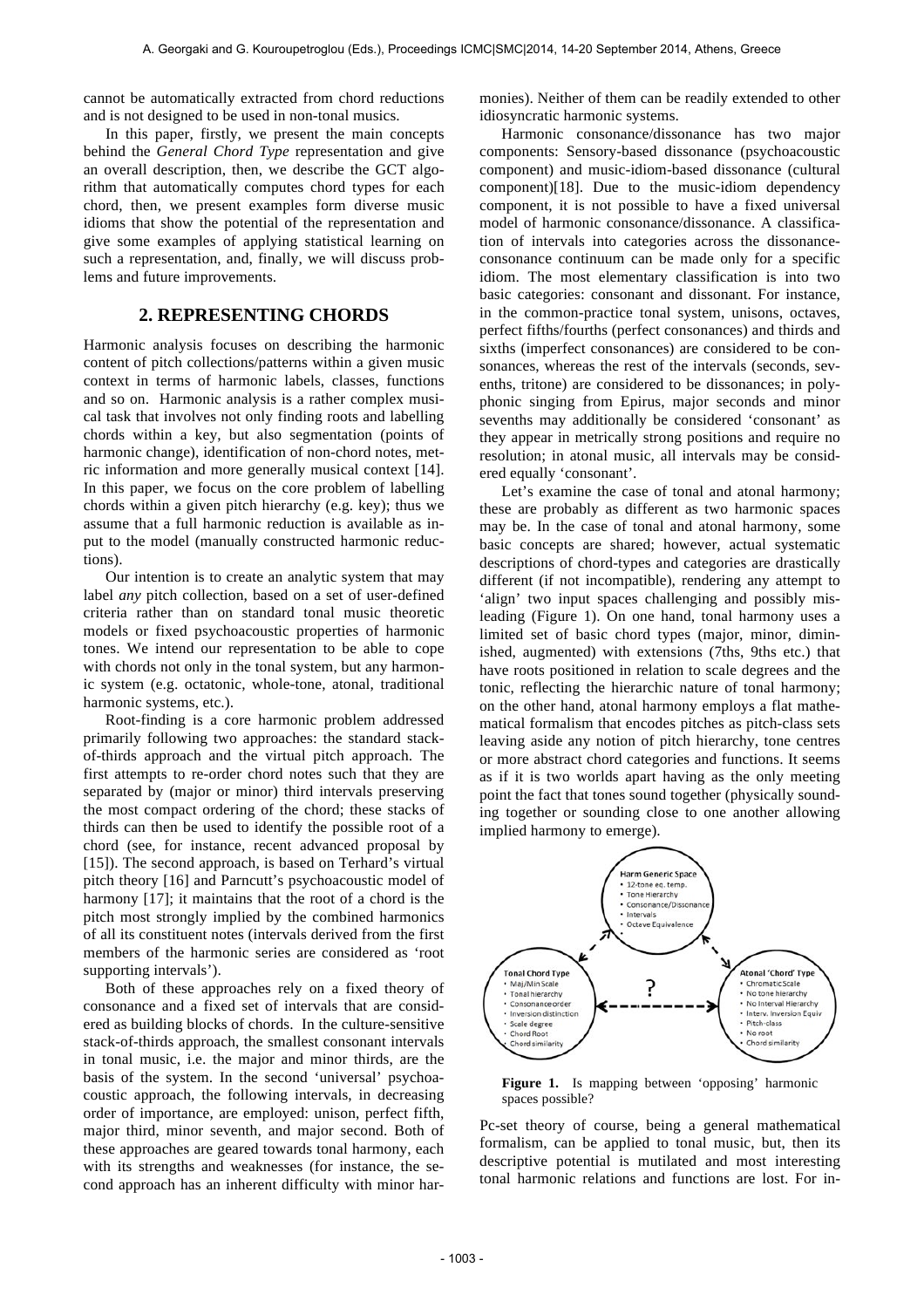stance, the distinction between major and minor chords is lost if Forte's *prime form* is used (037 for both - these two chord have identical interval content), or a dominant seventh chord is confused with half-diminished seventh (prime form 0258); even, if *normal order* is used, that is less general, for the dominant seventh (0368), the root of the chord is not the 0 on the left of this ordering (pc 8 is the root). Pitch-class set theory is not adequate for tonal music. At the same time, the roman-numeral formalism is inadequate for atonal music as major/minor chords and tonal hierarchies are hardly relevant for atonal music.

In trying to tackle issues of tonal hierarchy, we have devised a novel chord type representation, namely the *General Chord Type (GCT)* representation, that takes as its starting point the common-practice tonal chord representation (for a tonal context, it is equivalent to the standard roman-numeral harmonic encoding), but is more general as it can be applied to other non-standard tonal systems such as modal harmony and, even, atonal harmony. This representation draws on knowledge from the domain of psychoacoustics and music cognition, and, at the same time, 'adjusts' to any context of scales, tonal hierarchies and categories of consonance/dissonance.

At the heart of the GCT representation is the idea that the 'base' of a note simultaneity should be consonant. The GCT algorithm tries to find a maximal subset that is consonant; the rest of the notes that create dissonant intervals to one or notes of the chord 'base' form the chord 'extension'. The GCT representation has common characteristics with the stack-of-thirds and the virtual pitch root finding methods for tonal music, but has differences as well (see section 4.3). Moreover, the user can define which intervals are considered 'consonant' giving thus rise to different encodings. As will be shown in the next sections, the GCT representation encapsulates naturally the structure of tonal chords and at the same time is very flexible and can readily be adapted to different harmonic systems.

# **3. THE** *GENERAL CHORD TYPE* **REPRE-SENTATION**

### **3.1 Description of the GCT Algorithm**

Given a classification of intervals into consonant/dissonant (binary values) and an appropriate scale background (i.e. scale with tonic), the *GCT algorithm* computes, for a given multi-tone simultaneity, the 'optimal' ordering of pitches such that a maximal subset of consonant intervals appears at the 'base' of the ordering (left-hand side) in the most compact form. Since a tonal centre (key) is given, the position within the given scale is automatically calculated.

Input to the algorithm is the following:

• Consonance vector: The user defines which intervals are consonant/dissonant. A 12-point vector is employed where each vector entry corresponds to a pitch interval from 0 to 11 - in the current version of the algorithm, Boolean values are used (i.e., consonant=1, dissonant=0). For instance, the vector  $[1,0,0,1,1,1,0,1,1,1,0,0]$  means that the unison, minor and major third, perfect fourth and fifth, minor and major sixth intervals are consonant – dissonant intervals are the seconds, sevenths and the tritone; this specific vector is referred to in this text as the common-practice consonance vector.

- Pitch Scale Hierarchy: The pitch hierarchy (if any) is given in the form of scale tones and a tonic. For instance, a D maj scale is given as: 2, [0,2,4,5,7,9,11], or an A minor pentatonic scale as: 9, [0,3,5,7,10].
- Input chord: list of MIDI pitch numbers (converted to pc-set).

#### *GCT Algorithm (core)* - computational pseudocode

**Input:** (i) the pitch scale (tonality), (ii) a vector of the intervals considered consonant, (iii) the pitch class set (pc-set) of a note simultaneity

**Output:** The roots and types of the possible chords describing the simultaneity

- 1. find all maximal subsets of pairwise consonant tones
- 2. select maximal subsets of maximum length
- 3. **for** all selected maximal subsets **do**
- 4. order the pitch classes of each maximal subset in the most compact form (chord 'base')
- 5. add the remaining pitch classes (chord 'extensions') above the highest of the chosen maximal subset's (if necessary, add octave - pitches may exceed the octave range)
- 6. the lowest tone of the chord is the 'root'
- 7. transpose the tones of the chord so that the lowest becomes 0
- 8. find position of the 'root' in regards to the given tonal centre (pitch scale)

#### **9. endfor**

The GCT algorithm encodes most chord types 'correctly' in the standard tonal system. In example 1, Table 1 the note simultaneity [C,D,F#,A] or [0,2,6,9] in a G major key is interpreted as [7,[0,4,7,10]], i.e. as a dominant seventh chord (see similar example in Section 3.3).

However, the algorithm is undecided in some cases, and even makes 'mistakes' in other cases. In most instances of multiple encodings, it is suggested that these ideally should be resolved by taking into account other harmonic factors (e.g., bass line, harmonic functions, tonal context, etc.). For instance, the algorithm gives two possible encodings for a [0,2,5,9] pc-set, namely minor seventh chord or major chord with sixth (see Table1, example 2); such ambiguity may be resolved if tonal context is taken into account. For the [0,3,4,7] pc-set with root 0, the algorithm produces two answers, namely, a major chord with extension [0,[0,4,7,15]] and a minor chord with extension  $[0, [0, 3, 7, 16]]$ ; this ambiguity may be resolved if key context is taken into account: for instance, [0,4,7,15] would be selected in a C major or G major context and  $[0,3,7,16]$  in a C minor or F minor context. Symmetric chords, such as the augmented chord or the diminished seventh chord, are inherently ambiguous; the algorithm suggests multiple encodings which can be resolved only by taking into account the broader harmonic context (see Table1, example 3).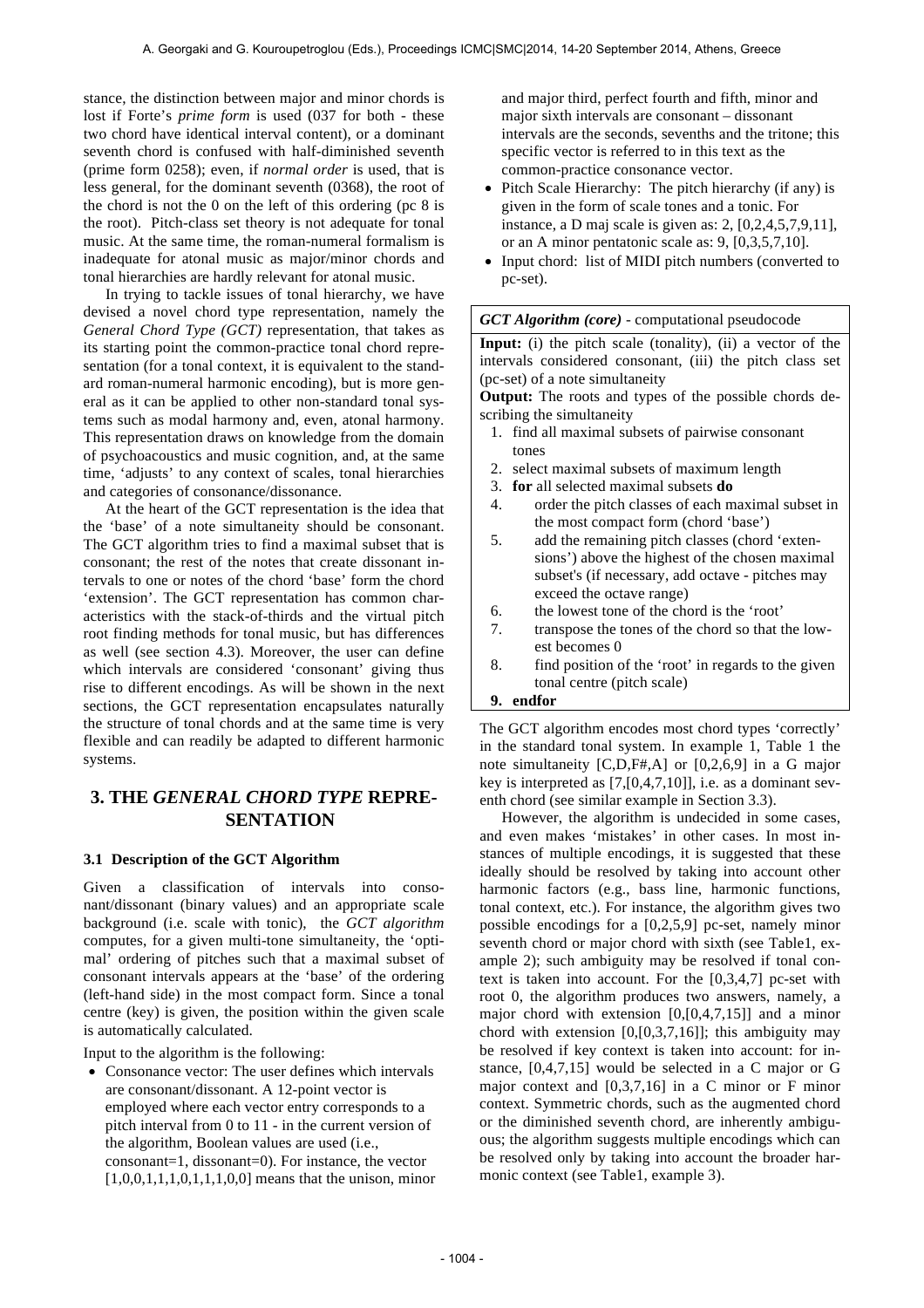|                        |               | Example 1                         | Example 2                                 | Example 3                                    |  |
|------------------------|---------------|-----------------------------------|-------------------------------------------|----------------------------------------------|--|
| Tonality - key         |               | G: $[7, [0, 2, 4, 5, 7, 9, 11]]$  | C: [0, [0, 2, 4, 5, 7, 9, 11]]            | C: [0, [0, 2, 4, 5, 7, 9, 11]]               |  |
| Cons. Vector           |               | [1, 0, 0, 1, 1, 1, 0, 1, 1, 1, 0, | [1, 0, 0, 1, 1, 1, 0, 1, 1, 1, 0, 0]      | [1, 0, 0, 1, 1, 1, 0, 1, 1, 1, 0, 0]         |  |
|                        | Input         | $\overline{0}$                    | [50, 60, 62, 65, 69]                      | [62, 68, 77, 71]                             |  |
|                        | pc-set        | [60, 62, 66, 69, 74]              | [0, 2, 5, 9]                              | [2, 5, 8, 11]                                |  |
|                        |               | [0, 2, 6, 9]                      |                                           |                                              |  |
| Maximal subsets        |               | [2, 6, 9]                         | $[2, 5, 9]$ and $[5, 9, 0]$               | $[2, 5]$ , $[5, 8]$ , $[8, 11]$ , $[2, 11]$  |  |
| Narrowest range        |               | [2, 6, 9]                         | $[2, 5, 9]$ and $[5, 9, 0]$               | $[2, 5]$ , $[5, 8]$ , $[8, 11]$ , $[2, 11]$  |  |
| Add extensions         |               | [2, 6, 9, 12]                     | $[2, 5, 9, 12]$ and $[5, 9, 0, 14]$       | all rotations of $[2,5,8,11]$                |  |
| Lowest is root         |               | $2$ (note D)                      | 2 and 5 (notes $D & F$ )                  | $2,5,8,11$ (resp. for each rotation)         |  |
| Chord in root position |               | [2, [0, 4, 7, 10]]                | $[2, [0, 3, 7, 10]] \& [5, [0, 4, 7, 9]]$ | $[X,[0,3,6,9]]$ , where $X \in \{2,5,8,11\}$ |  |
| Relative to key        |               | [7, [0, 4, 7, 10]]                | $[2, [0, 3, 7, 10]] \& [5, [0, 4, 7, 9]]$ | $[X,[0,3,6,9]]$ , where $X \in \{2,5,8,11\}$ |  |
| Extra                  | Subset overap |                                   | [2, [0, 3, 7, 10]]                        |                                              |  |
| steps:                 | Base in scale |                                   |                                           | [11, [0, 3, 6, 9]]                           |  |

Table 1. Examples of applying the GCT algorithm.

Since the aim of this algorithm is not to perform sophisticated harmonic analysis, but rather to find a practical and efficient encoding for tone simultaneities (to be used, for instance, in statistical learning and automatic harmonic generation – see end of Section 4), we decided to extend the algorithm so as to reach in every case a single chord type for each simultaneity (no ambiguity).

### *GCT Algorithm* **(additional steps)** - for unique encoding

If more than one maximal subsets exist:

- Overlapping of maximal subsets: create a sequence of maximal subsets by ordering them so as to have maximal overlapping between them and keep the maximal subset that appears first in the sequence (chord's base)
- Chord base notes are scale notes: prefer maximal subset that contains only pcs that appear in the given scale (tonal context) – i.e. avoid non-scale notes in the chord base (this rule is rather arbitrary and is under consideration)
- if neither of the above give a unique solution, chose one encoding at random

*Additional adjustment:* for dyads, in a tonal context, prefer perfect fifth over perfect fourth, and prefer seventh to second intervals

The additional steps select chord type [2, [0,3,7,10]] in example 2, Table1 (maximal overlapping between two maximal subsets), and [11, [0,3,6,9]] in example 3, Table 1 (last pitch-class is Ab that is a non-scale degree in C major).

#### **3.2 Formal description of the Core GCT Algorithm**

The proposed algorithm for extracting the computation of GCT receives a simultaneity of pitches that are transformed into pitch classes and produces a chord type relative to a key, namely the *root*, the *base* and the *extension*, which specify qualitative information about the chord that more precisely describes this simultaneity. A detailed description of the algorithm follows, based on an example input simultaneity. Suppose that the input set of notes results in the pc-set [0, 2, 6, 9], which could be described as a D major chord with minor seventh regarding the tonal music environment – described by the  $v = [1, 0, 0, 1]$ , 1, 1, 0, 1, 1, 1, 0, 0] consonance vector. Therefore, the algorithm should produce an output in the form: [r, [b],  $[e] = [2, [0, 4, 7], [10]].$ 

By utilising the input pc-set and given a consonance vector that represents a selected music idiom (in this example the consonance vector is  $v = [1, 0, 0, 1, 1, 1, 0, 1, 1]$ 1, 1, 0, 0]), a binary matrix is constructed that is denoted as *B*. Each row and column of *B* represents a pitch class of the input chord, while a matrix entry is 1 or 0, signifying whether the pair of row and column pcs are consonant or dissonant respectively – according to the current consonance vector. Strictly, if the consonance vector is denoted as *v* and the input pcset as *p*, then  $\forall$  i,  $j \in \{1, 2, \ldots,$  $length(p)$ }

$$
B_{ij} = c_{|p_i - p_j|} \tag{1}
$$

where the function length $(x)$  return the length of vector  $x$ . The *B* matrix in the discussed example, where  $p = [0, 2, 1]$ 6, 9], is the following:

$$
\begin{pmatrix}\n1 & 0 & 0 & 1 \\
0 & 1 & 1 & 1 \\
0 & 1 & 1 & 1 \\
1 & 1 & 1 & 1\n\end{pmatrix}
$$
\n(2)

Afterwards, a tree is constructed for each of the rows of *B*. The root node of these trees is the pitch class that corresponds to the respective row, while their branches from leaves to nodes include pitch classes that are pairwise consonant (according to *υ*). The construction of the tree that corresponds to the  $i$ –th element of  $p$ , is implemented by recursively traversing *B* in a depth–first–search (DFS) fashion, beginning from the *i*–th row and following the paths 'circumscribed' by the occurrences of units. Such a traversal is exhibited in Table 2 for the second row of the current example's *B* matrix. This step's outcome is a collection of trees, each of which corresponds to a row of *B*. The trees of the current example are shown in Table 3.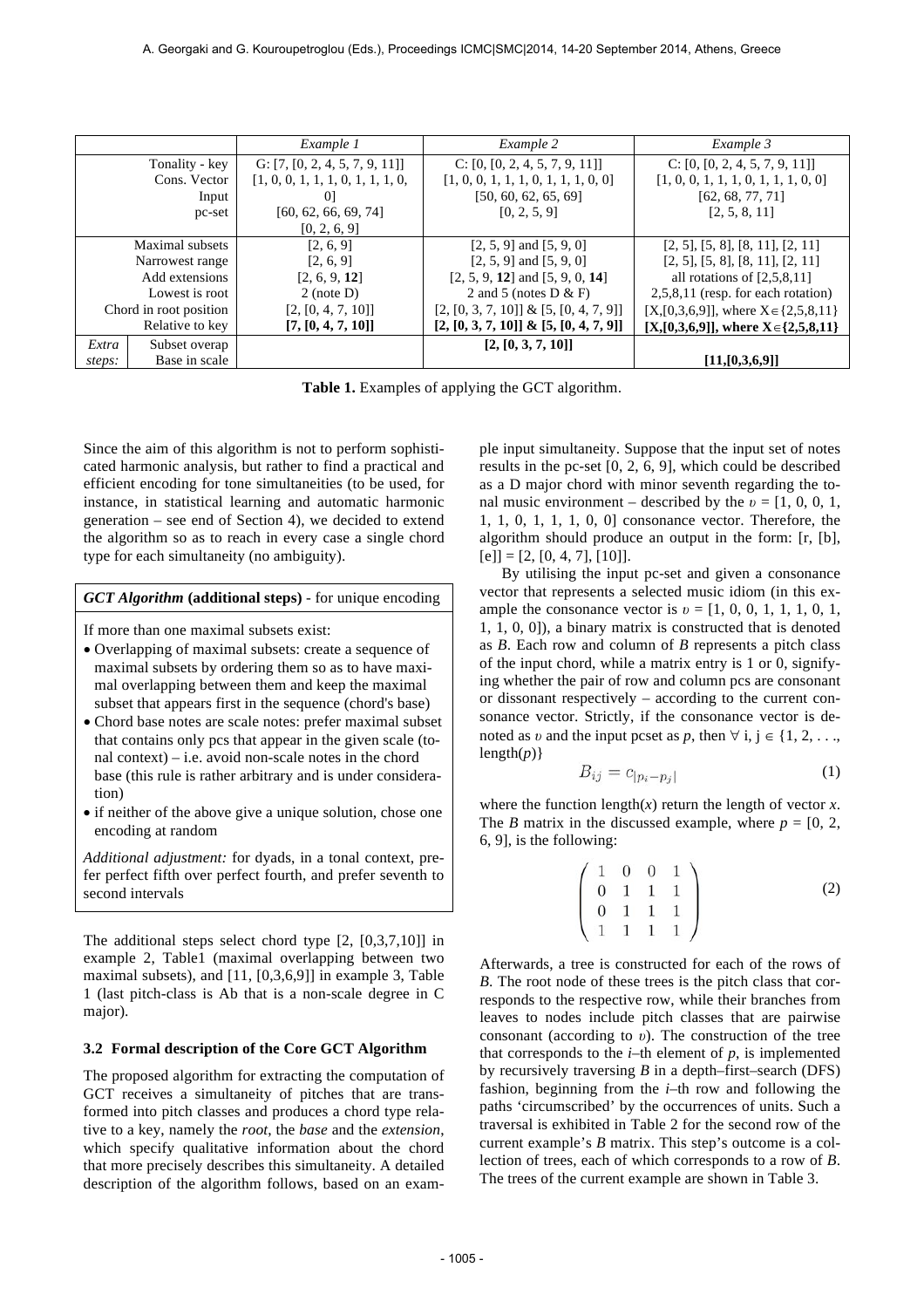

**Τable 2.** The steps of the algorithm when scanning the path of the second row.

| line 1 | line 2      | line 3 | line 4 |  |  |
|--------|-------------|--------|--------|--|--|
|        |             |        |        |  |  |
| 0      |             | 6      |        |  |  |
|        | 9           |        | 9      |  |  |
| 9      | 10000       | 9      |        |  |  |
|        | $\mathbf o$ |        |        |  |  |

**Table 3**. All the trees for the current example. The maximal path is highlighted with boldface typesetting.

After the application of the above procedure, the paths from root to leaves with maximal length are kept either as the output chord candidates, or for further processing in the steps described in the remaining of this section. In the current example there is a single maximal path ([2, 6, 9]), which is highlighted with boldface typesetting (Table 3). After the longest path has been extracted, the pitch classes that constitute it, are recombined in their most compact form, which in the current example is [2, 6, 9] (unaltered). The pitch class 0 of the initial [2, 6, 9] pc-set is considered as an *extension*. Thereby, the simultaneity [0, 2, 6, 9] is circularly shifted to [2, 6, 9, 12], disregarding the fact that pitch classes can take integer values between 0 and 11. In turn,  $[2, 6, 9, 12]$  is transformed to the following [r, [b], [e]] denotation: [2, [0, 4, 7], [10]]. This denotation clarifies that the simultaneity [0, 2, 6, 9] is actually a major chord (base [0, 4, 7]) with a minor seventh (extension [10]) and fundamental pitch class 2, (i.e. D7). As the tonal context is given as input, for instance G major key, the absolute chord type [2, [0,4,7,10]] (i.e. D7 chord) is converted to relative chord type, i.e., [7,[0,4,7,10]] which means dominant seventh in G major. This is equivalent to the roman numeral analytic types.

#### **3.3 An example analysis with GCT**

An example harmonic analysis of a Bach Chorale phrase illustrates the proposed GCT chord representation (Figure 2). For a tonal context, chord types are optimised such that pcs at the left hand side of chords contain only consonant intervals (i.e.  $3^{\text{rds}}$  &  $6^{\text{ths}}$ , and Perfect  $4^{\text{ths}}$  &  $5^{\text{ths}}$ ). For instance, the major  $7<sup>th</sup>$  chord is written as [0,4,7,10] since set [0,4,7] contains only consonant intervals whereas 10 that introduces dissonances is placed on the righthand side – this way the relationship between major chords and major seventh chords remains rather transparent and is easily detectable. Within the given D major key context it is simple to determine the position of a chord type in respect to the tonic – e.g.  $[7, [0,4,7,10]]$ means a major seventh chord whose root is 7 semitones above the tonic, amounting to a dominant seventh. This

way we have an encoding that is analogous to the standard roman numeral encoding (Figure 2, top row). If the tonal context is changed, and we have a chromatic scale context (arbitrary 'tonic' is 0, i.e. note C) and we consider all intervals equally 'consonant', we get the second GCT analysis in Figure 1 which amounts to normal orders (not prime forms) in a standard pc-set analysis – for tonal music this pc-set analysis is weak as it misses out important tonal hierarchical relationships (notice that the relation of the dominant seventh chord type to the plain dominant chord is obscured). Note that relative 'roots' to the 'tonic' 0 are preserved as they can be used in harmonic generation tasks.

|                                    |               |                    | t.           |                 |                  |           |  |
|------------------------------------|---------------|--------------------|--------------|-----------------|------------------|-----------|--|
|                                    |               |                    |              |                 |                  |           |  |
| Roman Numeral Analysis:            |               |                    |              |                 |                  |           |  |
| D major                            | <sub>16</sub> | vii <sub>0</sub> 6 |              | ii <sup>6</sup> | V <sup>7</sup>   |           |  |
| GCT Analysis (tonal major profile) |               |                    |              |                 |                  |           |  |
| 2, [0, 2, 4, 5, 7, 9, 11]          | 0,[0,4,7]     | 11, [0,3,6]        | 0, [0, 4, 7] | 2,[0,3,7]       | 7, [0, 4, 7, 10] | 0,[0,4,7] |  |
| Pc-Set Analysis (chromatic scale): |               |                    |              |                 |                  |           |  |
| normal orders                      | [0, 4, 7]     | [0,3,6]            | [0, 4, 7]    | [0, 3, 7]       | [0, 2, 6, 9]     | [0, 4, 7] |  |
| prime forms                        | [0, 3, 7]     | [0,3,6]            | [0,3,7]      | [0, 3, 7]       | [0, 3, 6, 8]     | [0, 3, 7] |  |
| GCT Analysis (atonal profile)      |               |                    |              |                 |                  |           |  |
| [0,1,2,3,4,5,6,7,8,9,10,11]        | 2,[0,4,7]     | 1,[0,3,6]          | 0,[0,4,7]    | 4,[0,3,7]       | 7,[0,2,6,9]      | 2,[0,4,7] |  |

J.S.Bach - Chorale 54 (Lobt Gott, ihr Christen, allzugleich) in G major - 2nd phrase

**Figure 2** Chord analysis of a Bach Chorale phrase by means of traditional roman numeral analysis, pc-sets and two versions of the GCT algorithm. 

For practical reasons of space in the musical illustrations, the form [r,[b],[e]] is not preserved: the base and extension is concatenated and brackets are omitted. For instance: [7,[0,4,7],[10]] may be depicted as 7,[0,4,7,10] or even as 7.04710.

# **4. HARMONIC ENCODING & ANALYSIS WITH THE GCT**

The GCT algorithm has been applied to tonal extracts from standard tonal pieces, such as Bach Chorales, but additionally it has been tested out on harmonic structures from diverse harmonic idioms. Some examples are presented below to give an idea of the potential of the GCT representation. Strong points of the encoding are given along with weaknesses. Some aspects of the analysis are difficult to judge in some idioms and further study in required.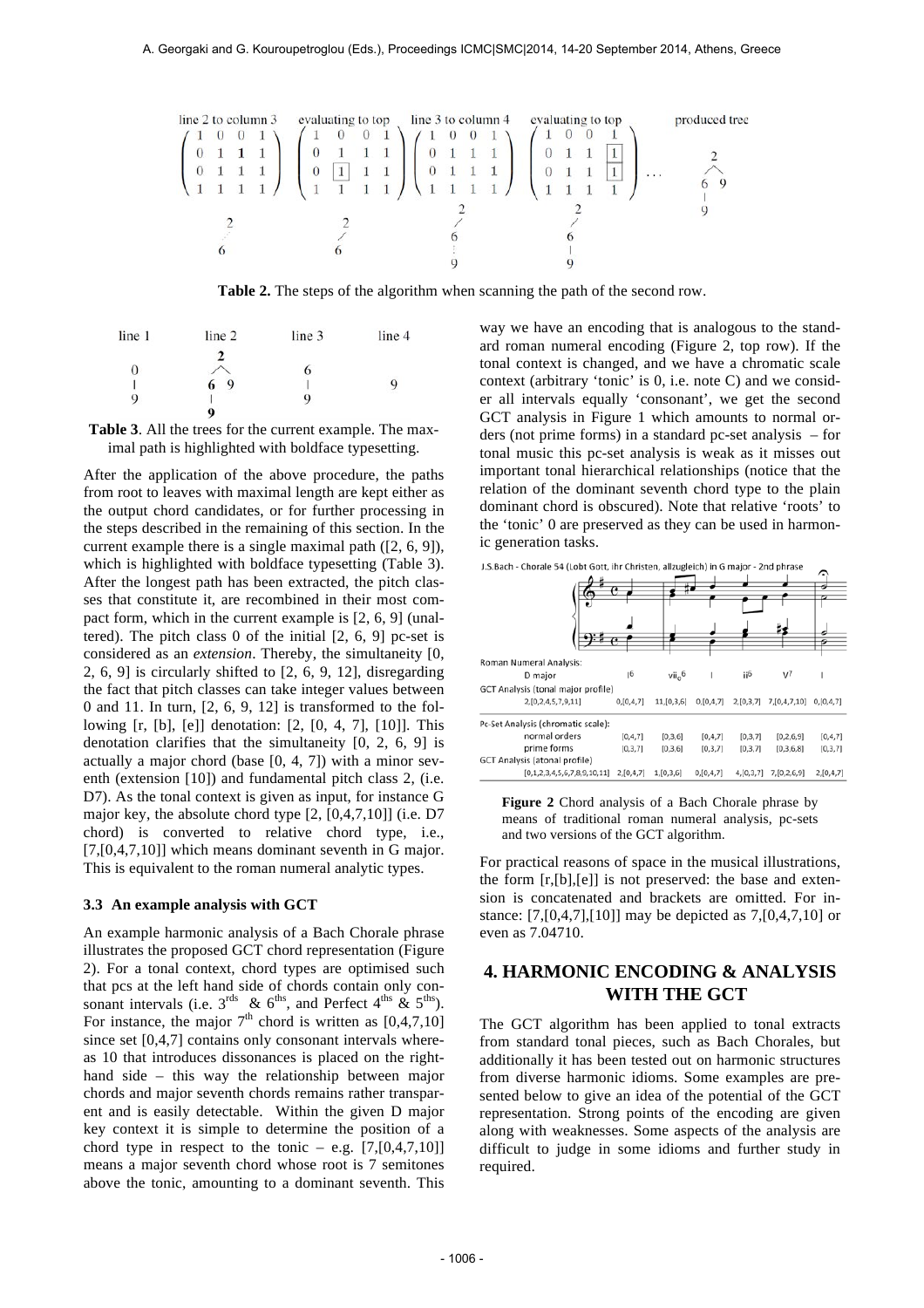#### **4.1 GCT Encoding Examples**

In common-practice tonal music, GCT works very well. Mistakes are sometimes made in case of symmetric chords such as the diminished seventh chord or the augmented triad. In the case of the half diminished seventh chord GCT 'prefers' to label it as a minor chord with added sixth instead of a diminished chord with minor seventh. Chords that include chromatic notes such as the German sixth, Italian sixth, Neapolitan sixth are encoded consistently even though not necessarily coinciding with analytic interpretations by theorists (the French sixth is more tricky as it is a symmetric chord and GCT finds two equally prominent 'roots').

Below, a number of examples are presented that illustrate the application of the GCT algorithm on diverse harmonic textures. The first example (Figure 3) is taken from the first measures of Beethoven's *Moonlight Sonata*. In this example, GCT encodes classical harmony in a straightforward manner. All instances of the tonic chord inverted or not (i.e., C# minor) are tagged as 0,[0,3,7] and [10] is added when the  $7<sup>th</sup>$  is present; the dominant seventh is 7,[0,4,7,10] and it appears once without the fifth [7]; the fourth chord is a Neapolitan sixth and it is encoded as 1,[0,4,7] which means major chord on lowered second degree (Db major chord in the C# minor key).

| ٠  |           |   |          | -8   | ğσ |     | ΞB                                                                                                | 윿         |
|----|-----------|---|----------|------|----|-----|---------------------------------------------------------------------------------------------------|-----------|
|    | o         | o |          |      | o  | o   | o                                                                                                 |           |
|    | $\bullet$ | Ð | $\sigma$ | π    |    | ۰   | ۰o                                                                                                |           |
| c: |           |   |          | IIN6 |    | i64 | $0, [0,3,7]$ $0, [0,3,7,10]$ $8, [0,4,7]$ $1, [0,4,7]$ $7, [0,4,10]$ $0, [0,3,7]$ $7, [0,4,7,10]$ | 0,[0,3,7] |

**Figure 3** Beethoven, Sonata 14, op.27-2 (reduction of first five measures). Top row: roman numeral harmonic analysis; bottom row: GCT analysis. GCT successfully encodes all chords, including the Neapolitan sixth chord (fourth chord).

In the example of Figure 4 a tonal chord progression by G. Gershwin is presented. Chromaticism is apparent in this passage. The GCT 'agrees' with the roman numeral analysis of the excerpt including the Italian sixth chord that is labelled as 8,[0,4,10], and it even labels the chord that was left without a roman numeral tag by the analyst (see question mark) encoding it as a minor chord with sixth on the flattened sixth degree (Gb-Bbb-Db-Eb) (Note: actually it could be even encoded as a halfdiminished  $7<sup>th</sup>$  on the fourth degree Eb-Gb-Bbb-Db).





Figure 5 illustrates an Early Renaissance example of fauxbourdon by G. Dufay. Parallel motion of voices is typical in this idiom. The GCT labels correctly all dyads and triads, taking into account musica ficta that produces rather unusual chord progressions in regards to standard tonal harmony.



**Figure 5.** G. Dufay's *Kyrie* (reduction) - first phrase in A phrygian mode that exemplifies parallel motion in fauxbourdon and a phrygian cadence (early Renaissance). GCT correctly identifies and labels the open fifths as well as the triadic chords.

In Figure 6 an example from the polyphonic singing tradition of Epirus is presented. This very old 2-voice to 4 voice polyphonic singing tradition is based on the anhemitonic pentatonic pitch collection and more specifically the pentatonic minor scale that functions as source for both the melodic and harmonic content of the music. A unique harmonic aspect of these songs is the unresolved dissonances (major second and minor seventh intervals) at structurally stable positions of the pieces (e.g. cadences). In the example two GCT versions are presented: the first (top row) depicts the encoding for the standard consonance vector and the second (bottom row) presents the GCT labelling that considers additionally major seconds and minor sevenths as 'consonant' (it is the same as for the 'atonal' consonance vector as no minor seconds and major sevenths exist in the idiom). It is interesting to note that for the standard consonance vector almost all chords have the drone tone as their root. On the other hand, in the second encoding different relations between chords become apparent (e.g.  $10,[0,2,5]$  and  $10,[0,2,5,7]$ ) and also an oscillation of the chord 'root' between the tonic and a note a tone lower is highlighted. Polyphonic songs from Epirus are the focus of a different study [19].



**Figure 6** Excerpt from a traditional polyphonic song from Epirus. Top row: GCT encoding for standard common-practice consonance vector; bottom row: GCT encoding for atonal harmony – all intervals 'consonant' (this amounts to pc-set 'normal orders')

#### **4.2 Learning and generation with GCT**

In a current study, the GCT representation has been utilised in automatically analysing and encoding scores (actually, harmonic reductions of scores) from diverse idioms, and then employing this extracted information for melodic harmonisation. In [20] the authors discuss the utilization of a well–studied probabilistic methodology, namely, the hidden Markov model (HMM) methodology, in combination with constraints that incorporate fixed beginning and ending chords and intermediate anchor chords; to this end, a constrained HMM (CHMM) is developed. This work is motivated by the fact that the be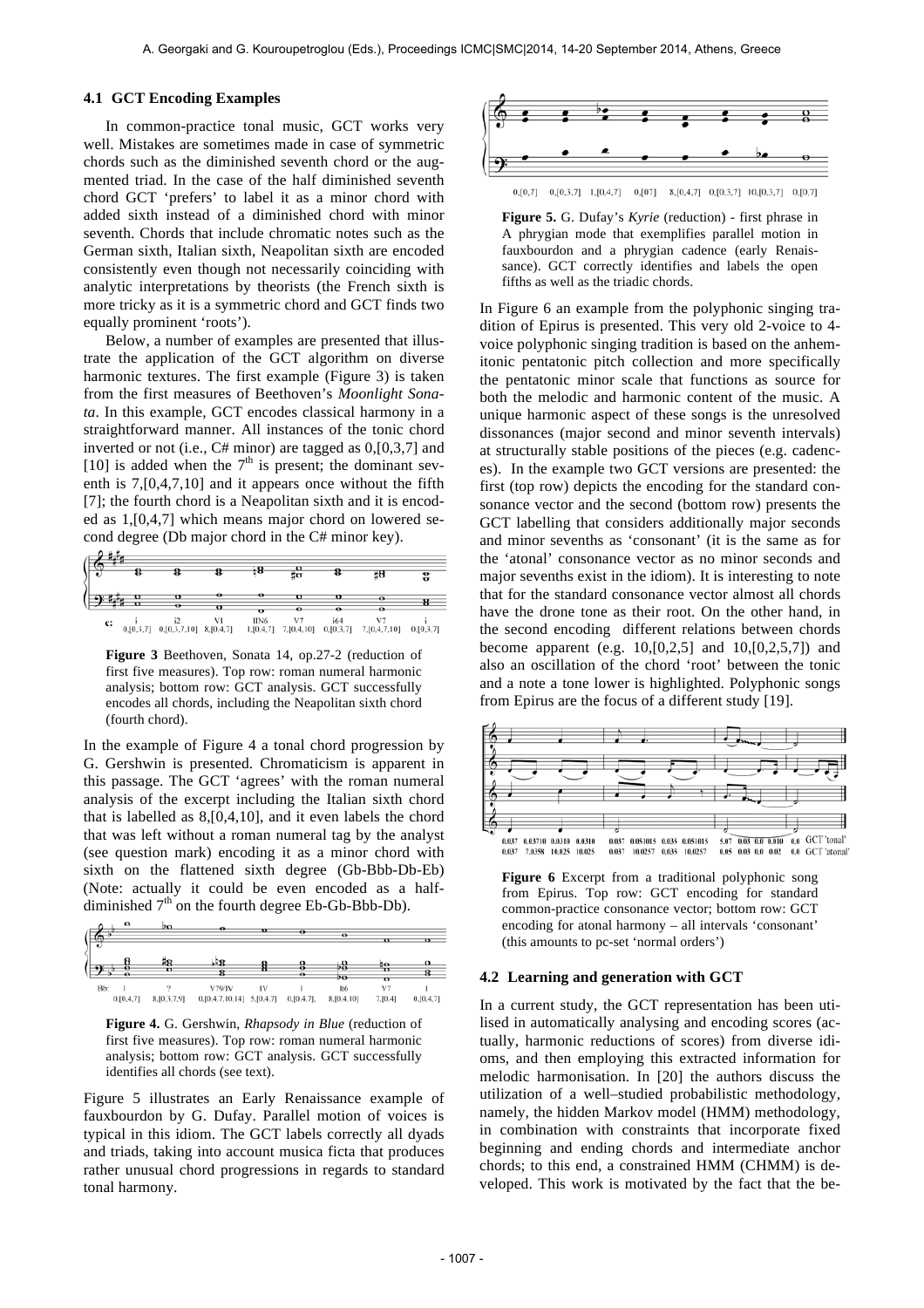ginning and the cadence of a phrase/piece is characteristic of its structural identity; such characteristic structural points in pieces can be modelled using higher-level hierarchical models (e.g. probabilistic grammars). Additionally, the CHMM methodology allows for the manual insertion of intermediate chords, providing alternative harmonisations that comply with specific constraints.

The reported results indicate that the CHMM method, harnessed with the novel General Chord Type (GCT) algorithm, functions effectively towards convincing melodic harmonisations in diverse idioms. In Figures 7 & 8, two examples of melodic harmonisation are illustrated for a Bach chorale melody and for a traditional melody from Epirus. In both cases, the system has been trained on a corpus of harmonic reductions of pieces in the idiom, and, then, used to generate new melodic harmonisations. The results are very good: the Bach chorale harmonisation is typical of the style and at the same time not trivial (uses secondary dominants that enrich the harmonisation); the Epirus melody harmonisation is close to the style of polyphonic singing (if additional melodic and rhythmic elements were added the phrase would become rather typical of the idiom).



**Figure 7.** Automatically generated GCTs for a Bach Chorale melody employing a HMM for fixed boundaries (first and last chords are given). Voice leading has been arranged manually.



 $[0, [0, 10]]$  [7,[0,5,10]]  $[0, [0, 3, 10]]$   $[0, [0, 7]]$  [5,[0,7]]  $[0, [0, 3, 10]]$   $[0, [0]]$   $[0, [0, 10]]$ 

**Figure 8.** Automatically generated GCTs for an Epirus melody (reduced version) employing a HMM for fixed boundaries. Voice leading has been arranged manually.

#### **4.3 Discussion and future development**

The current version of GCT encodes only the chord type and the relative position of its 'root' to the local tonic of a given scale. However, it can readily be extended to incorporate explicit information on chord inversions (i.e. bass note position), on scale degrees (chromatic notes that do not belong to the current scale can be tagged so that indirectly scale degrees are indicated), and, even, on voice-leading (for instance, motion of bass, or even for note extensions that may require resolution by downwards step-wise motion). A rich chord representation should embody such information.

The organisation of tones by GCT for the 'standard' consonance vector gives results quite close to those produced by the stack-of-thirds technique, as implicit in the latter is consonance of thirds and fifths (as two thirds sum up to a fifth). Some difference are:

- the stack-of-thirds approach usually requires traditional note names (that allow enharmonic spellings) whereas the GCT is based on pitch classes (no direct explicit link to a scale). For instance, GCT considers the chord CEG# or CEAb  $([0,4,8])$  as consonant since its intervals are pairwise consonant<sup>1</sup>, i.e. two 4 semitone intervals (major thirds) and one 8 semitone interval (minor sixth or augmented fifth) with root any one of the three tones; stack-of-thirds determines C as the root in the first case and Ab in the second case. The GCT algorithm misses out on sophisticated tonal scale information but is still informative at the same time being simpler, and easier to implement.
- in the standard consonance vector version of GCT, diminished fifths are not allowed whereas in the stack-of-thirds approach all fifths are allowed. For instance, the root of the half-diminished chord BDFA is B according to the stack-of-thirds whereas GCT considers D as the root and B as a sixth above the root (DFAB), i.e. diminished triads are not consonant chords according to CGT. Of course, the consonance vector in GCT may be altered so that the tritone is also consonant in which case the two approaches are closer.
- the stack-of-thirds method allows empty third positions in the lower part of the stack whereas GCT always prefers to have a compact consonant set of pitches at the bottom. For instance, a chord comprising of notes: CEFG  $([0,4,5,7])$  will be arranged as FCEG by the stack-of-thirds technique and CEGF ([0,4,7,17]) by GCT.

In relation to the virtual pitch root finding method, the proposed approach differs in that minor thirds are equally consonant to major thirds allowing equal treatment of major and minor chord (as opposed to the virtual pitch approach that is biased towards major thirds due to the structure of the harmonic series).

It is also possible to redesign the GCT algorithm altogether so as to make use of non-binary consonance/dissonance values allowing thus a more refined consonance vector. Instead of filling in the consonance vector with 0s and 1s, it can be filled with fractional values that reflect degrees of consonance derived from perceptual experiments (e.g., [21]) or values that reflect culturally-specific preferences. Such may improve the algorithm's performance and resolve ambiguities in certain cases (future work).

#### **5. CONCLUSIONS**

In this paper a new representation of chord types has been presented that adapts to diverse harmonic idioms allowing the analysis and labelling of tone simultaneities in any harmonic context. The *General Chord Type (GCT)*

l

 $1$  Question: why is the augmented triad considered dissonant when all its tones are pairwise consonant?